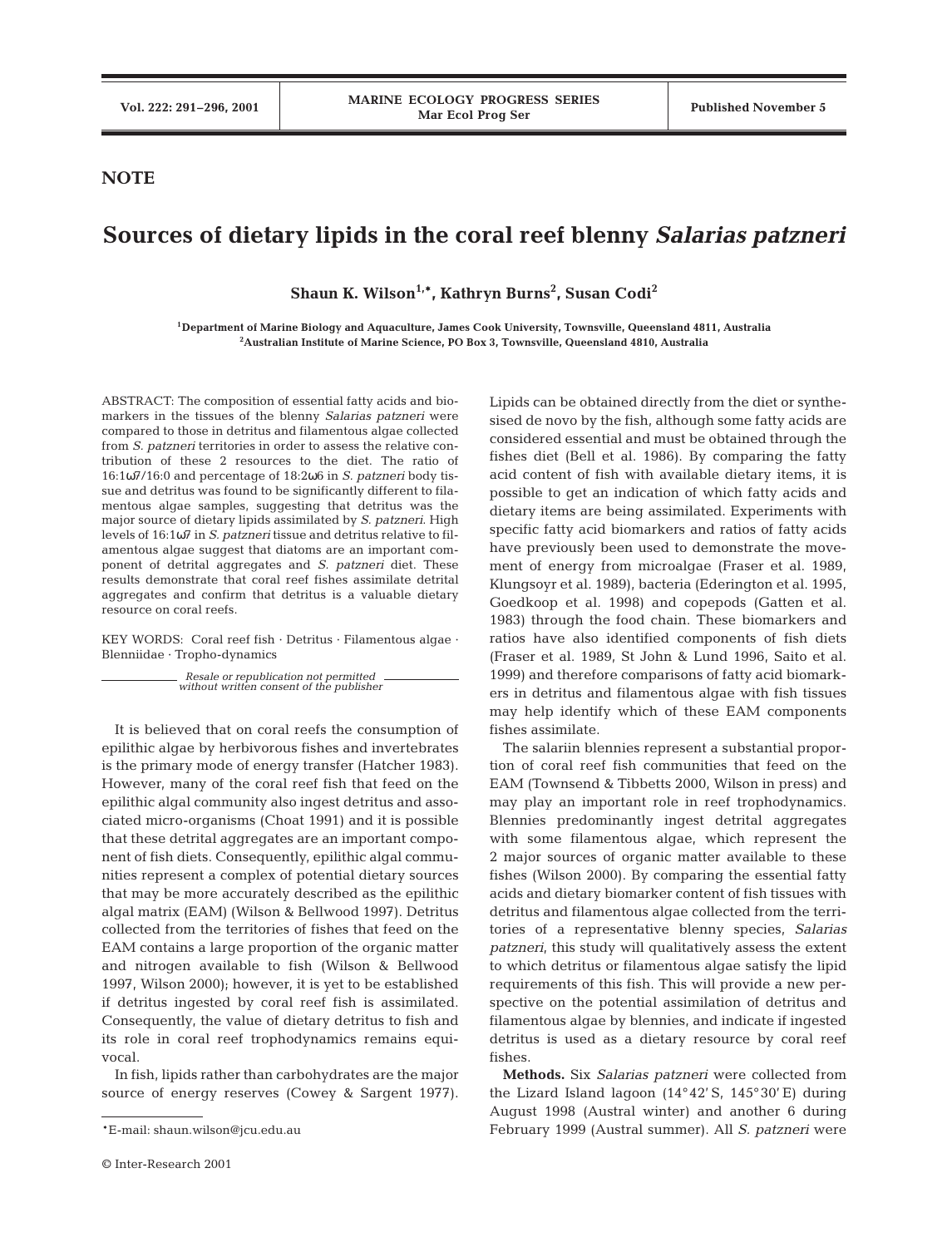mature males, with a minimum total length of 35 mm. They were collected using the anaesthetic clove oil and sexed by examination of the genital papillae. A sample of the detritus and algae from within each *S. patzneri* territory was collected 10 to 15 min before each fish was caught. Detritus and algae samples were collected using an underwater sampler (Purcell 1996) and followed the technique of Wilson (2000). This produced detritus samples that were predominantly composed of detrital aggregates, which were defined as a combination of non-living amorphous organic matter with heterotrophic and autotrophic microbes (Bowen 1979). The algal samples were observed under a dissecting microscope and found to contain predominantly filamentous algae from the Rhodophyta, Chlorophyta and Phaeophyta. After collection, the alimentary canal of each fish was removed to prevent contamination from ingested items, then all samples and fish were frozen and freeze dried to obtain dry weights.

Freeze dried samples were ground in a glass mortar and pestle, and lipids were extracted following the technique of Bligh & Dyer (1959). The extracted lipids were filtered through combusted GF/C filter paper to remove particulate matter, concentrated by rotary evaporation and stored in 2 ml vials. To estimate total lipid content, a 10 µl aliquot was taken from the total lipid extract, the solvent evaporated on a hotplate set at 30°C and the remaining lipid weighed on a Perkin Elmer microbalance. Total lipid content was calculated from an average of 3 or 4 aliquots and expressed as a percentage of dry weight.

A portion of the remaining extract (0.5 ml) was saponified and fatty acids methylated following the protocol of Nichols & Espey (1991) to form fatty acid methyl esters. Fatty acid methyl esters were analysed on a Carba Erba® GC8000 GC-FID instrument (Milan, Italy) equipped with a DB-5MS column,  $30 \text{ m} \times 32 \text{ µm}$ in diameter (J and W Scientific, MA, USA) using ChromCard™ software. Samples were injected into a cold on-column injector and identified by comparing sample retention times to those of authentic standards (Sigma™). Several samples were also analysed on a Hewlett Packard 6890 GC/MS system (Philadelphia, PA, USA) with the same capillary column. Mass spectra were used to confirm peak identifications and identify the structure of any unknown peaks. Complete procedural blanks and surrogate standards (23:0) were used to assess contamination and compound recoveries. Results from detritus and algae samples are a subset of results from Wilson et al. (2001).

The percentage of essential fatty acids and fatty acids that have previously been used as dietary biomarkers and were present in *Salarias patzneri* tissues, detritus and algae samples were compared using

MANOVA. Sample type (*S. patzneri*, detritus and algae) and seasons (summer and winter) were entered as fixed factors and data were arcsine or  $log_{10} (x + 1)$ transformed before analysis to meet the assumptions of MANOVA (Zar 1999). Two-way ANOVAs in conjunction with Tukey's HSD (Honestly Significantly Different) were used as post hoc tests to assess any significant differences. Sequential Bonferonni corrections were applied to alpha levels to minimise the probability of type 1 error, whilst maintaining relatively high statistical power (Rice 1989). Fatty acid percentages or ratios that differed significantly between detritus and algae samples were presented graphically, as they had the potential to determine the source of dietary lipids for *S. patzneri*.

**Results.** The total lipid and fatty acid content of *Salarias patzneri* did not vary greatly between samples collected during the summer and winter (Table 1). The predominant fatty acids in fish collected during the summer were: 16:0, 22:6ω3, 20:5ω3, 22:5ω3, 18:1ω9 and 16:1ω7, whilst in the winter 16:0, 22:6ω3, 20:5ω3, 16:1ω7, 22:5ω3 and 18:1ω9 were the major fatty acids in descending order of abundance. Polyunsaturated fatty acids (PUFA) were the main fatty acids in fish samples collected during both seasons, accounting for approximately half of all the fatty acids. Detritus samples collected from *S. patzneri* territories during the summer and winter are dominated by the fatty acids 16:0 and 16:1ω7, and together accounted for approximately 60% of all fatty acids in these samples. Algae samples collected from *S. patzneri* territories were dominated by 16:0, 14:0 and 18:1ω9, which when combined accounted for approximately 70% of all fatty acids in algae samples. Saturated fatty acids were the main type of fatty acids in both detritus and algae samples.

Essential fatty acids and fatty acids that have previously been used as indicators of diet, and were identified in *Salarias patzneri* tissues, detritus and algae samples, are listed in Table 2. The percentage/ratio of these fatty acids was significantly different in *S. patzneri* tissues, detritus and algae samples (Pillai's trace,  $p < 0.001$ , and between samples collected during the summer and winter (Pillai's trace,  $p = 0.004$ ). However, there was no significant interaction between sample type and season. Post hoc ANOVAs indicated significant differences in the percentage/ratio of all essential fatty acids and dietary biomarkers between the different sample types (Table 2). Of these, only the 16:1ω7/16:0 ratio and percentages of 18:2ω6 and 22:6ω3 were significantly different in detritus and algal samples and therefore potentially useful in assessing the source of *S. patzneri* dietary lipids.

The 16:1ω7/16:0 ratio and percentage of 18:2ω6 in *Salarias patzneri* tissues and detritus samples were both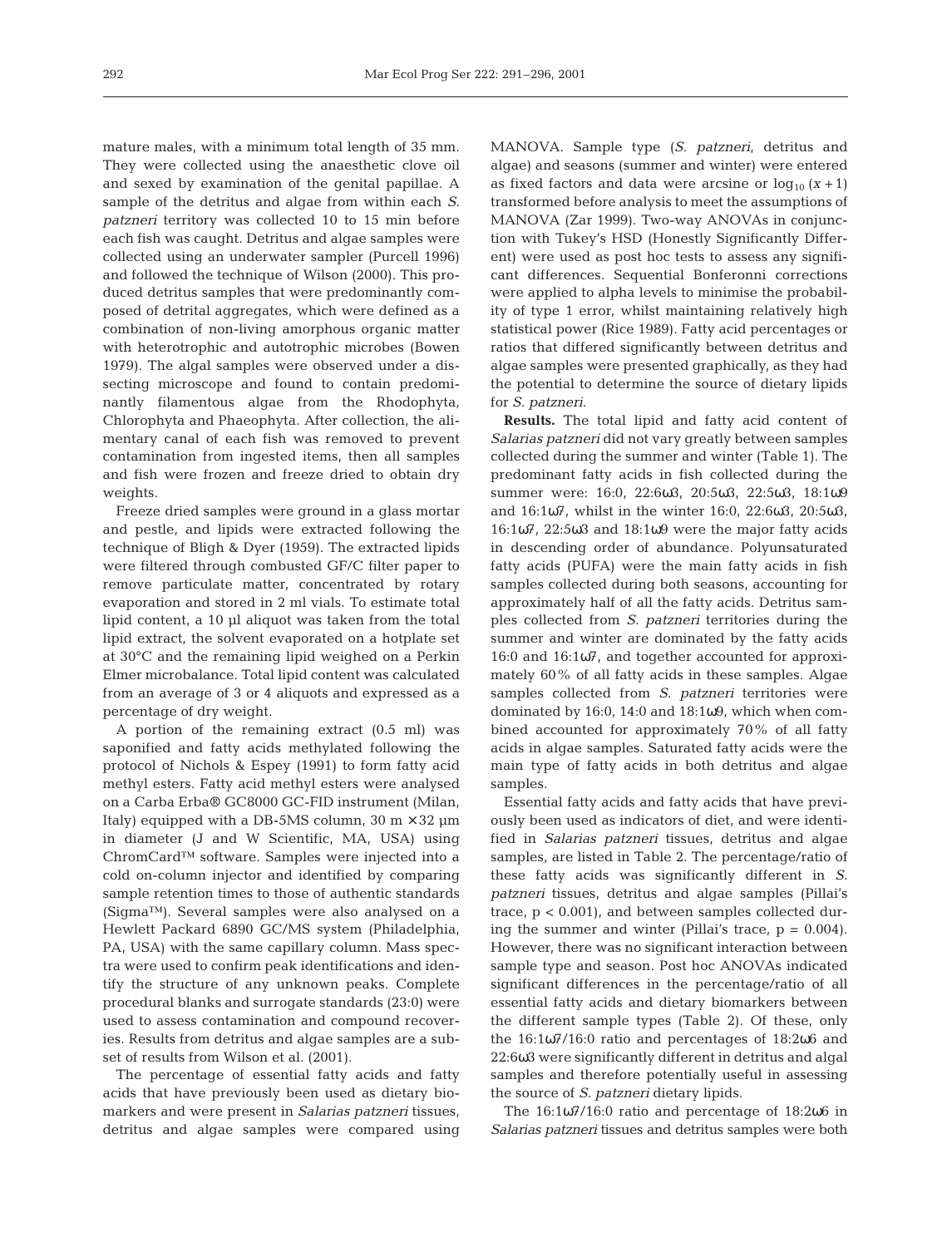| aleses are standard errors. Trace indicates ratty acid was present at concentrations <0.1 % |                   |              |                |                |            |              |  |
|---------------------------------------------------------------------------------------------|-------------------|--------------|----------------|----------------|------------|--------------|--|
|                                                                                             | Salarias patzneri |              | Detritus       |                | Algae      |              |  |
|                                                                                             | Summer            | Winter       | Summer         | Winter         | Summer     | Winter       |  |
| Total lipids<br>$(mg g^{-1}$ dry wt                                                         | 55.2(7.1)         | 55.2(3.7)    | 4.0(0.5)       | 5.0(1.6)       | 8.1(1.0)   | 6.9(1.6)     |  |
| Fatty acids<br>(% total lipids)                                                             | 21.8(2.3)         | 24.4(4.4)    | 22.0(2.0)      | 14.5(5.1)      | 18.6(3.3)  | 17.5(1.9)    |  |
| 13:0                                                                                        | $\mathbf{0}$      | $\mathbf{0}$ | $\overline{0}$ | $\mathbf{0}$   | 0.7(0.2)   | 0.2(0.1)     |  |
| 14:0                                                                                        | 3.2(1.2)          | 5.2(0.9)     | 10.2(0.7)      | 8.4(1.0)       | 7.4(0.6)   | 7.7(0.8)     |  |
| i15:0                                                                                       | Trace             | $\Omega$     | 0.7(0.1)       | 0.4(0.1)       | 0.7(0.2)   | 0.4(0.1)     |  |
| a15:0                                                                                       | Trace             | Trace        | 0.2(0.1)       | 0.2(0.1)       | Trace      | 0.2(0.1)     |  |
| 15:0                                                                                        | 0.5(0.1)          | 0.7(0.1)     | 1.3(0.2)       | 1.1(0.2)       | 3.4(0.7)   | 1.5(0.3)     |  |
| 16:107                                                                                      | 7.3(1.6)          | 9.0(0.9)     | 14.9(0.9)      | 13.6(1.6)      | 5.7(0.9)   | 5.8(0.6)     |  |
| 16:0                                                                                        | 23.5(1.7)         | 24.7(0.5)    | 44.3(0.9)      | 48.4 (1.4)     | 53.5(4.4)  | 56.0(0.8)    |  |
| 17:0                                                                                        | 0.4(0.1)          | 0.3(0.1)     | 0.4(0.1)       | 0.7(0.2)       | 0.5(0.1)   | 0.3(0.1)     |  |
| $_{18}$ PUFA                                                                                | 2.2(0.4)          | 3.7(0.4)     | 1.9(0.2)       | 0.9(0.3)       | 1.4(0.4)   | 1.2(0.1)     |  |
| 18:206                                                                                      | 2.5(0.1)          | 3.1(0.3)     | 2.5(0.2)       | 3.5(0.7)       | 4.0(0.7)   | 4.1(0.3)     |  |
| 18:109                                                                                      | 8.5(1.0)          | 8.3(0.6)     | 6.5(0.5)       | 9.3(1.2)       | 7.1(0.6)   | 10.0(0.6)    |  |
| 18:107                                                                                      | 2.3(0.1)          | 1.9(0.2)     | 4.3(0.4)       | 4.9(0.7)       | 6.2(0.6)   | 6.0(0.5)     |  |
| 18:0                                                                                        | 3.5(0.4)          | 2.7(0.3)     | 4.3(0.9)       | 5.2(0.9)       | 1.5(0.1)   | 2.1(0.2)     |  |
| $20:5\omega3$                                                                               | 10.9(1.3)         | 9.3(0.7)     | 2.6(0.3)       | 1.4(0.3)       | 3.0(1.0)   | 2.1(0.3)     |  |
| $20:4\omega$ 6                                                                              | 4.3(0.4)          | 5.1(0.2)     | 3.7(0.4)       | 1.4(0.2)       | 3.7(1.2)   | 2.1(0.4)     |  |
| 22:6ω3                                                                                      | 20.3(2.4)         | 16.7(1.3)    | 1.7(0.2)       | 0.2(0.1)       | 0.6(0.6)   | Trace        |  |
| 22:503                                                                                      | 9.6(0.6)          | 8.6(0.4)     | $\mathbf{0}$   | $\overline{0}$ | 0.1(0.1)   | $\mathbf{0}$ |  |
| $\Sigma$ Saturate                                                                           | 31.2(2.2)         | 33.6(1.2)    | 60.5(1.0)      | 63.8(0.7)      | 67.2 (4.4) | 67.8 (0.8)   |  |
| $\Sigma$ Mono                                                                               | 18.0(0.7)         | 19.3(0.7)    | 25.8(0.5)      | 27.9(0.5)      | 19.0(0.5)  | 21.8(0.4)    |  |
| $\Sigma$ Poly                                                                               | 49.9(2.9)         | 46.5(1.7)    | 12.4(1.0)      | 7.4(0.8)       | 12.7(3.9)  | 9.5(0.8)     |  |
| $\Sigma$ Branch                                                                             | 0.2(0.1)          | Trace        | 0.9(0.2)       | 0.7(0.2)       | 0.8(0.2)   | 0.6(0.1)     |  |
| 16:1/16:0                                                                                   | 0.29(0.06)        | 0.36(0.03)   | 0.34(0.02)     | 0.28(0.03)     | 0.12(0.03) | 0.10(0.01)   |  |
| $\omega$ 3/ $\omega$ 6                                                                      | 6.06(0.74)        | 4.28(0.38)   | 0.68(0.06)     | 0.35(0.07)     | 0.41(0.07) | 0.35(0.05)   |  |

Table 1. Fatty acids in *Salarias patzneri* tissues, detritus and filamentous algae samples collected from the epilithic algal matrix within *S. patzneri* territories. Values for individual fatty acids are the mean % of total fatty acids from 6 samples. Values in paren-<br>theses are standard errors. Trace indicates fatty acid was present at concentrations theses are standard errors. Trace in the standard errors. The concentrations in the concentration of  $\sim$ 

very similar. However, high concentrations of 16:1ω7 relative to 16:0 in detrital and *S. patzneri* tissues meant the 16:1ω7/16:0 ratio in these samples was significantly higher than algal samples, whilst the percentage of 18:2ω6 in *S. patzneri* and detritus was significantly lower than in algal samples (Fig. 1). The percentage of 22:6ω3 in *S. patzneri* tissues was also much greater than in detritus samples, which was greater than in algal samples (Fig. 1). The percentage/ratio of the remaining fatty acids were similar between detritus and algae samples. The percentage of 20:5ω3, 20:4ω6 and the ω3/ω6 ratio were, however, significantly greater in *S. patzneri* tissues than detritus and algae, and the sum of branched fatty acids was significantly lower in *S. patzneri* tissues than either detritus or algae. The ω3/ω6 ratio and percentage of 22:6ω3 in all sample types was also greater in samples collected during the summer.

**Discussion.** Significant differences in the 16:1ω7 to 16:0 ratio in detritus and algal samples, and the relatively high percentage of these 2 fatty acids in all samples suggests that this ratio is a suitable biomarker for assessing if lipids in *Salarias patzneri* tissues are assimilated from detrital aggregates or filamentous algae.

The ratio of 16:1ω7 to 16:0 has previously been used as an indicator of diet in krill (Virtue et al. 1993) and fish (St John & Lund 1996), and high levels of 16:1ω7 in body tissues used as dietary biomarkers in copepods

Table 2. Essential fatty acids and fatty acid ratios that have previously been related to diet and were identified in *Salarias patzneri* tissues, detritus and filamentous algae. Values are summary statistics from ANOVAs comparing fatty acid content/ratio in *S. patzneri* tissues, detritus and algae samples. \*Significant difference after sequential Bonferroni adjustment to alpha levels

|                                                                                                                                                                                                                                     |            | Type       | Season     |          |  |  |  |  |
|-------------------------------------------------------------------------------------------------------------------------------------------------------------------------------------------------------------------------------------|------------|------------|------------|----------|--|--|--|--|
|                                                                                                                                                                                                                                     | $F_{2,30}$ | р          | $F_{1,30}$ | р        |  |  |  |  |
| 18:206                                                                                                                                                                                                                              | 5.1        | $0.012*$   | 2.9        | 0.095    |  |  |  |  |
| 20:5 <sub>0</sub> 3                                                                                                                                                                                                                 | 76.2       | $< 0.001*$ | 4.8        | 0.036    |  |  |  |  |
| 20:406                                                                                                                                                                                                                              | 10.8       | $< 0.001*$ | 6.7        | 0.014    |  |  |  |  |
| 22:603                                                                                                                                                                                                                              | 265.9      | $< 0.001*$ | 10.9       | $0.002*$ |  |  |  |  |
| $\Sigma$ Branched <sup>1,2</sup>                                                                                                                                                                                                    | 18.3       | $< 0.001*$ | 2.6        | 0.114    |  |  |  |  |
| $16:1/16:0^{3,4}$                                                                                                                                                                                                                   | 24.8       | $< 0.001*$ | 0.003      | 0.960    |  |  |  |  |
| $\omega$ 3/ $\omega$ 6 <sup>5</sup>                                                                                                                                                                                                 | 344.2      | $< 0.001*$ | 12.0       | $0.002*$ |  |  |  |  |
| References relating fatty acid to diet: <sup>1</sup> Goedkoop et al.<br>(1998), <sup>2</sup> Ederington et al. (1995), <sup>3</sup> St John & Lund (1996),<br><sup>4</sup> Virtue et al. (1993), <sup>5</sup> Dunstan et al. (1988) |            |            |            |          |  |  |  |  |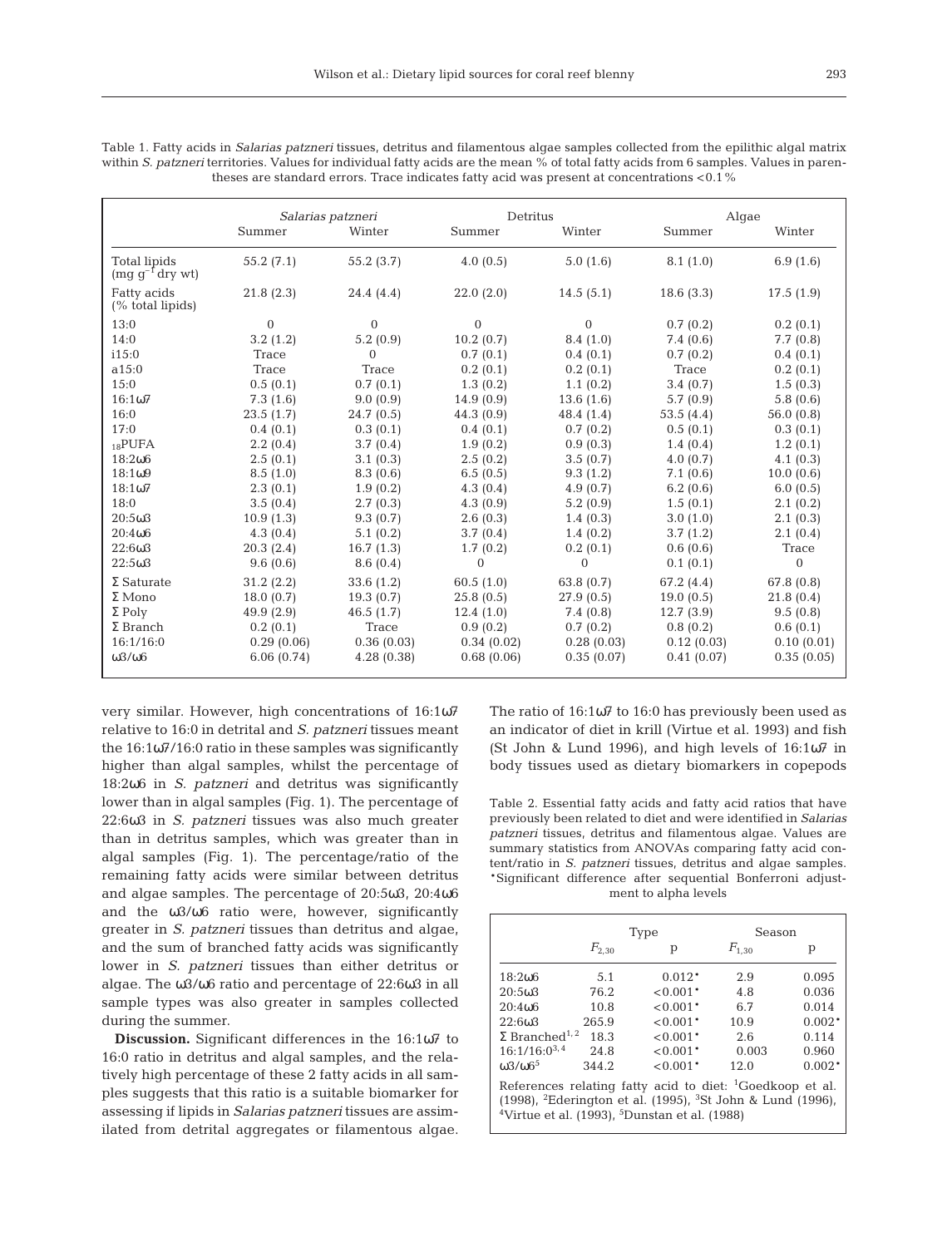

Fig. 1. *Salarias patzneri*, sources of lipids. Mean ratio or percentage of essential fatty acids and fatty acid biomarkers of potential use in discriminating between detritus and filamentous algae. Error bars are standard errors based on 12 samples. Letters above each column represent statistically similar groups, based on Tukey's HSD test

(Graeve et al. 1994) and midges (Goedkoop et al. 1998). The similarity of 16:1ω7 to 16:0 ratios in *S. patzneri* tissues and detrital samples collected from their territories in the summer and winter strongly suggests that the dietary lipids in *S. patzneri* are primarily assimilated from detritus. Furthermore, the significantly lower ratio of 16:1ω7 to 16:0 in algal samples suggests that the direct contribution of filamentous algae to lipids within *S. patzneri* tissues is limited.

An increase in the relative concentration of 16:1ω7 in *Salarias patzneri* tissues and detritus compared to the filamentous algae could be due to the presence of diatoms in detritus samples. Diatoms are known to have high amounts of 16:1ω7 (Volkman et al. 1989, Viso & Marty 1993) and it is estimated that they account for up to 18% of the organic matter in sediments collected from *S. patzneri* territories (Wilson et al. in press). High concentrations of 16:1ω7 in acanthurids that feed on the EAM have also been used to implicate diatoms as a dietary resource for these fish (Montgomery et al. 1999) and it has been shown that larval cod fed diatoms increase the ratio of 16:1ω7 to 16:0 in their body tissues (St John & Lund 1997). High concentrations of 16:1ω7 in detritus and *S. patzneri*

tissue relative to algae may, therefore, be an indication that diatoms are an important constituent of the *S. patzneri* diet. The ratio of 16:1ω7 to 16:0 in *S. patzneri* tissues and detritus samples is, however, much lower than usually observed in diatom cultures (Volkman et al. 1989, Viso & Marty 1996). The similarity of this ratio in *S. patzneri* tissues and detritus samples infers that it is both the detrital aggregates and diatoms within these aggregates that are assimilated, rather than just the diatoms.

Detritus collected from *Salarias patzneri* territories also contained fatty acids that are indicative of bacteria. Many bacteria have a high 16:1ω7 content (Wilkinson 1988) and it is possible that they are a source of dietary lipids for *S. patzneri*. Bacteria are often characterised by branched fatty acids, which have previously been used as trophic biomarkers to indicate the movement of energy from bacteria through the food chain (Ederington et al. 1995, Goedkoop et al. 1998). It has been hypothesised that bacteria are a dietary resource for detritivorous reef fishes (Choat & Clements 1998), a suggestion supported by the presence of branched fatty acids in *S. patzneri* tissues. This implies that lipids from bacteria are assimilated; however, these bacteria biomarkers accounted for less than 0.1% of the total fatty acids in *S. patzneri* tissues, much less than the 0.6 to 0.9% seen in detritus or 0.6 to 0.7% seen in filamentous algae samples. Furthermore, bacteria are unlikely to contain polyunsaturated fatty acids (Jantzen & Bryn 1985), which accounted for approximately half of the total fatty acids in *S. patzneri* tissues. Consequently, it seems improbable that bacteria are a major source of dietary lipids for *S. patzneri.*

The other fatty acids that had significantly different percentages in detritus and algal samples were 18:2ω6 and 22:6ω3. The fatty acid 18:2ω6, in conjunction with others, has previously been used as a dietary marker in crustaceans, fish, seals and river dolphins, and has been used to identify seagrass and angiosperm detritus in the diet (see Napolitano 1999). The 18:2ω6 fatty acid is usually a minor component of diatoms (Volkman et al. 1989, Viso & Marty 1993) and is often more prevalent in macroalgae (Johns et al. 1979, Vascovsky et al. 1996). A relatively low percentage of 18:2ω6 in *S. patzneri* tissues and detritus samples, and a significantly higher percentage in algal samples, therefore supports the 16:1ω7/16:0 data which suggest that detrital aggregates are the major source of dietary lipids for this species.

The major PUFA in *Salarias patzneri* tissues was 22:6ω3 and the percentage of this fatty acid in *S. patzneri* tissues was significantly greater than in detritus or algal samples. In many marine fish, it appears that 22:6ω3 accumulates in tissues (Watanabe 1982), which would explain the relatively high concen-

 $0.4$ 

 $0.2$  $02$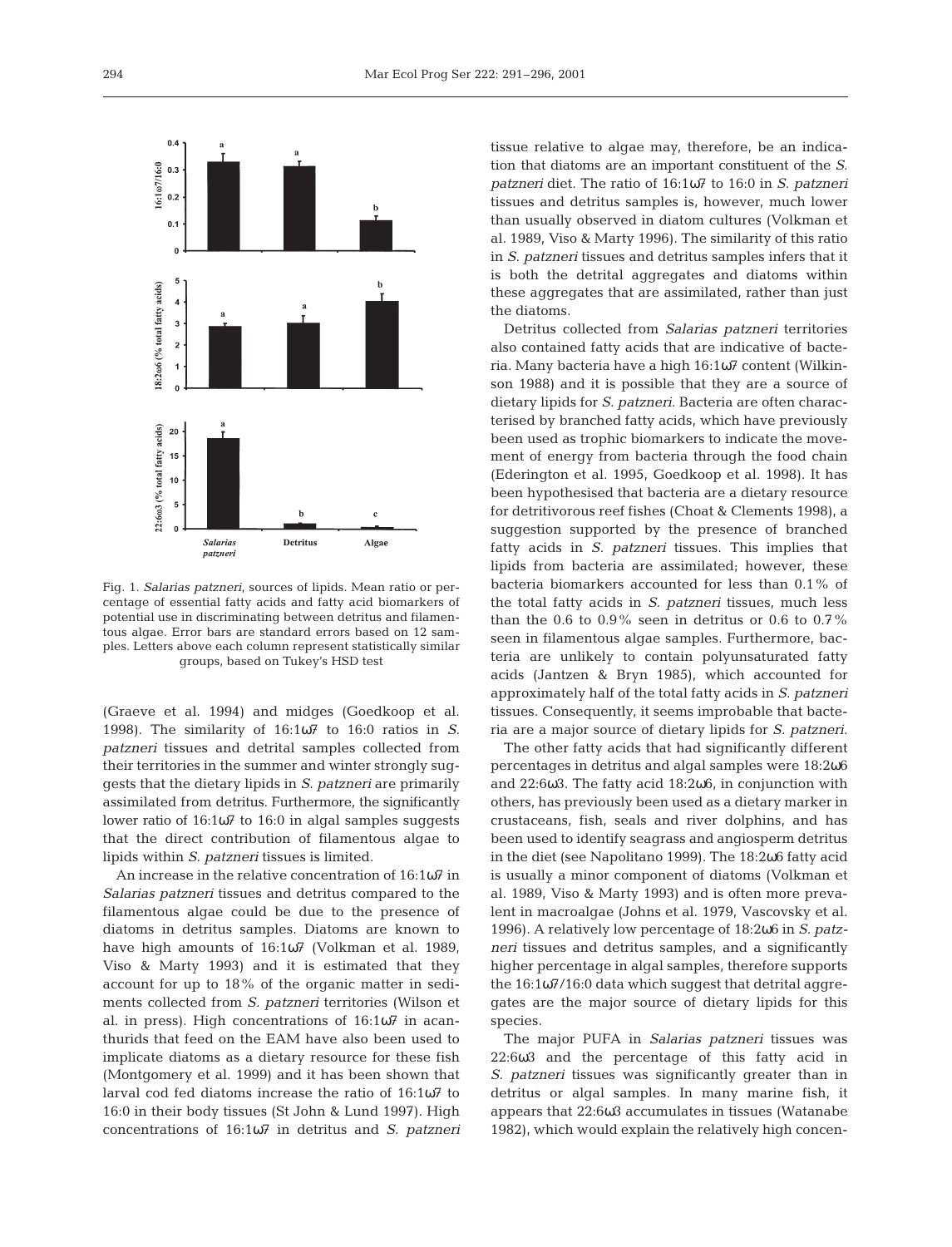tration of this fatty acid in *S. patzneri* samples. This highly unsaturated fatty acid may also be produced by fish via the elongation and desaturation of other ω3 fatty acids (Kanazawa et al. 1979). Although it is possible that many marine fish lack the enzymes necessary for this conversion and rely solely on dietary sources of 22:6ω3 (Bell et al. 1986). In detrital samples, the likely sources of 22:6ω3 are microalgae (Viso & Marty 1993) and copepods (Lee et al. 1971). However, the absence of copepod biomarkers 20:1 and 22:1 (Gatten et al. 1983, Clarke et al. 1987) in detritus or *S. patzneri* tissues suggests that 22:6ω3 is primarily from microalgae.

In summary, this study suggests that detrital aggregates are a major source of dietary fatty acids for the blenny *Salarias patzneri*. Similarities in the ratio of 16:1ω7 to 16:0 and the percentage of 18:2ω7 in *S. patzneri* tissues and detrital samples indicate that fatty acids from detritus and microalgae, in particular diatoms, within detrital aggregates are assimilated by *S. patzneri*. These results, in conjunction with those from acanthurids, suggest that detritus and associated microalgae may be important dietary constituents for fish that feed on the EAM. Consequently, the ingestion and assimilation of detrital aggregates by fish may represent a major pathway for the transfer of energy on coral reefs.

*Acknowledgements.* This paper was improved by comments from D. R. Bellwood and R. Fisher. We gratefully acknowledge the support of staff at the Lizard Island Research Station, as well as K. Buckley, M. Marnane and R. Thomas for their help in the field, and B. Bowden and J. Cavanagh in the laboratory. P. Nichols kindly provided some advice and fatty acid standards. This is contribution number 1053 from the Australian Institute of Marine Science.

## LITERATURE CITED

- Bell MV, Henderson RJ, Sargent JR (1986) The role of polyunsaturated fatty acids in fish. Comp Biochem Physiol 83B:711–719
- Bligh EG, Dyer WJ (1959) A rapid method of total lipid extraction and purification. Can J Biochem Physiol 37:911–917
- Bowen SH (1979) A nutritional constraint in detritivory by fishes: the stunted population of *Sarotherodon mossambicus* in lake Sibaya, South Africa. Ecol Monogr 49:17–31
- Choat JH (1991) The biology of herbivorous fishes on coral reefs. In: Sale PF (ed) The ecology of fishes on coral reefs. Academic Press, San Diego, p 120–155
- Choat JH, Clements KD (1998) Vertebrate herbivores in marine and terrestrial environments: a nutritional ecology perspective. Annu Rev Ecol Syst 29:375–403
- Clarke A, Holmes LJ, Hopkins CCE (1987) Lipid in an Artic food chain: *Calanus, Bolinopsis, Beroe.* Sarisia 72:41–48
- Cowey CB, Sargent JR (1977) Lipid nutrition in fish. Comp Biochem Physiol 57B:269–273
- Dunstan GA, Sinclair AJ, O'Dea K, Naughton JM (1988) The lipid content and fatty acid composition of various marine species from southern Australian coastal waters. Comp Biochem Physiol 91B:165–169
- Ederington MC, McManus GB, Harvey RH (1995) Trophic transfer of fatty acids, sterols and a triterpenoid alcohol between bacteria, a ciliate and the copepod *Acartia tonsa.* Limnol Oceanogr 40:860–867
- Fraser AJ, Sargent JR, Gamble JC, Seaton DD (1989) Formation and transfer of fatty acids in an enclosed marine food chain comprising phytoplankton, zooplankton and herring (*Clupea harengus* L.) larvae. Mar Chem 27:1–8
- Gatten RR, Sargent JR, Gamble JC (1983) Diet-induced changes in fatty acid composition of herring larvae reared in enclosed ecosystems. J Mar Biol Assoc UK 63:575–584
- Goedkoop W, Sonsten L, Markensten H, Ahlgren G (1998) Fatty acid biomarkers show dietary differences between dominant chironomid taxa in Lake Erken. Freshw Biol 40: 135–143
- Graeve M, Kattner G, Hagen W (1994) Diet induced changes in the fatty acid composition of Arctic herbivorous copepods: experimental evidence of trophic markers. J Exp Mar Biol Ecol 182:97–110
- Hatcher BG (1983) Grazing in coral reef ecosystems. In: Banes DJ (ed) Perspectives on coral reefs. Aust Inst Mar Sci, Townsville, p 164–179
- Jantzen E, Bryn K (1985) Whole-cell and lipopolysaccharide fatty acids and sugars of gram-negative bacteria. In: Goodfellow M, Minnikin DE (eds) Chemical methods in bacterial systematics. Academic Press, Orlando, p 145–171
- Johns RB, Nichols PD, Perry GJ (1979) Fatty acid composition of ten marine algae from Australian waters. Phytochemistry 18:799–802
- Kanazawa A, Teshima S, Ono K (1979) Relationship between essential fatty acid requirements of aquatic animals and the capacity for bioconversion of linolenic acid to highly unsaturated fatty acids. Comp Biochem Physiol 63B: 295–298
- Klungsoyr J, Tilseth S, Wilhelmsen S, Falk-Petersen S, Sargent JR (1989) Fatty acid composition as an indicator of food intake in cod larvae *Gadus mohua* from Lofoten, Northern Norway. Mar Biol 102:183–188
- Lee RF, Nevenzel JC, Paffenhofer GA (1971) Importance of wax esters and other lipids in the marine food chain: phytoplankton and copepods. Mar Biol 9:99–108
- Montgomery WL, Umino T, Nakagawa H, Vaughn I, Shibuno T (1999) Lipid storage and composition in tropical surgeonfishes (Teleostei: Acanthuridae). Mar Biol 133: 137–144
- Napolitano GE (1999) Fatty acids as trophic and chemical markers in freshwater ecosystems. In: Arts MT, Wainman B (eds) Lipids in freshwater ecosystems. Springer-Verlag, New York, p 21–44
- Nichols PD, Espey QI (1991) Characterisation of organic matter at the air-sea interface, in subsurface water and in bottom sediments near the Malabar sewage outfall in Sydney's coastal region. Aust J Mar Freshw Res 42:327–348
- Purcell SW (1996) A direct method of assessing sediment load in epilithic algal communities. Coral Reefs 15:211–213
- Rice WR (1989) Analysing tables of statistical tests. Evolution 43:223–225
- Saito H, Yamashiro R, Alasalvar C, Konno T (1999) Influence of diet on fatty acids of three subtropical fish, subfamily Caesioninae (*Caesio diagramma* and *C. stile*) and Family Siganidae (*Siganus canaliculatus*). Lipids 34:1073–1082
- St John MA, Lund T (1996) Lipid biomarkers: linking the utilization of frontal plankton biomass to enhanced condition of juvenile North Sea cod. Mar Ecol Prog Ser 131:75–85
- Townsend KA, Tibbetts IR (2000) Biomass and distribution of herbivorous blennies in the southern Great Barrier Reef. J Fish Biol 56:774–791